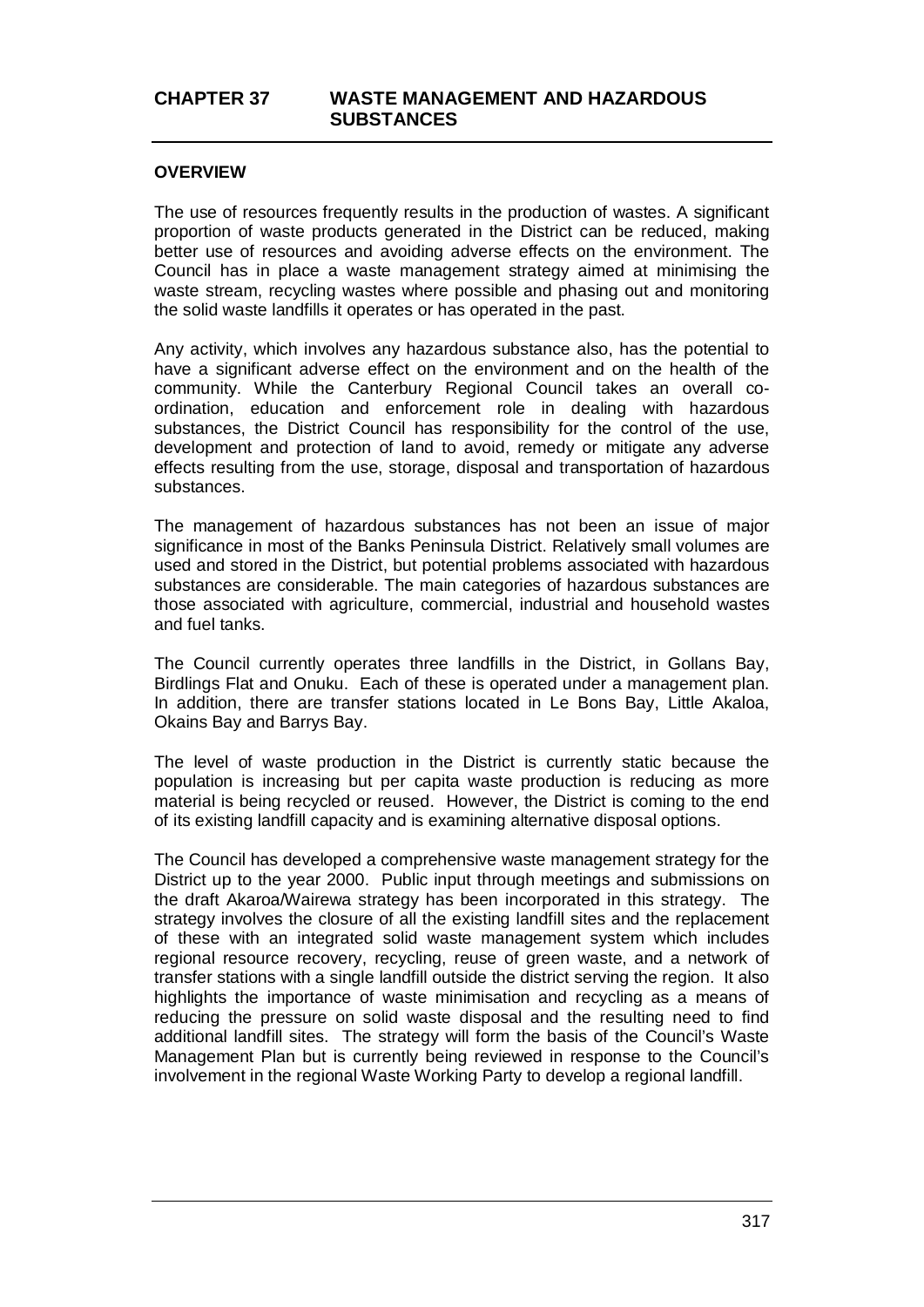Waste management issues with regards to liquid waste disposal, and the constraints on future development are covered in Chapter 11 'Waste Management'.

**ISSUE 1 Waste management practices, including the poor location and management of disposal sites, can have significant adverse environmental effects and offend cultural values.**

**OBJECTIVE 1 To avoid, remedy or mitigate the adverse effects on the environment resulting from waste management practices.**

## **POLICIES**

- 1A Landfills, transfer stations and other waste disposal facilities are to-be located and managed so that any adverse environmental effects are avoided, remedied or mitigated.
- **1B** Closed waste disposal sites shall be managed to avoid, remedy or mitigate adverse environmental effects.
- **1C** The relationship of tangata whenua with the natural resources of the district should be recognised when managing the disposal of waste in the District.
- **1D** Future landfills and transfer stations should not be located in, in the Outstanding Natural Features and Landscape Protection Areas or Coastal the Protection Areas, in the Lakes Zone, or adjacent to any wetland, river or stream.

### **EXPLANATION AND REASONS**

There are a range of adverse environmental effects which can result from poorly managed waste disposal measures. These include such effects as contamination of ground water and other water bodies by leachate and creation of health hazards and offensive odours.

The effects of the disposal of waste is a major issue for Maori and requires that cultural concerns are considered in providing facilities and in encouraging various methods of waste disposal. It will be important to consult with local runanga when decisions are made regarding waste management.

Most solid waste generated within the District is disposed of in landfills. Avoiding, remedying or mitigating the adverse effects of these landfills, such as leachate, is a key component of a sound waste management strategy. The Council's waste management strategy envisages that the existing landfills in the District will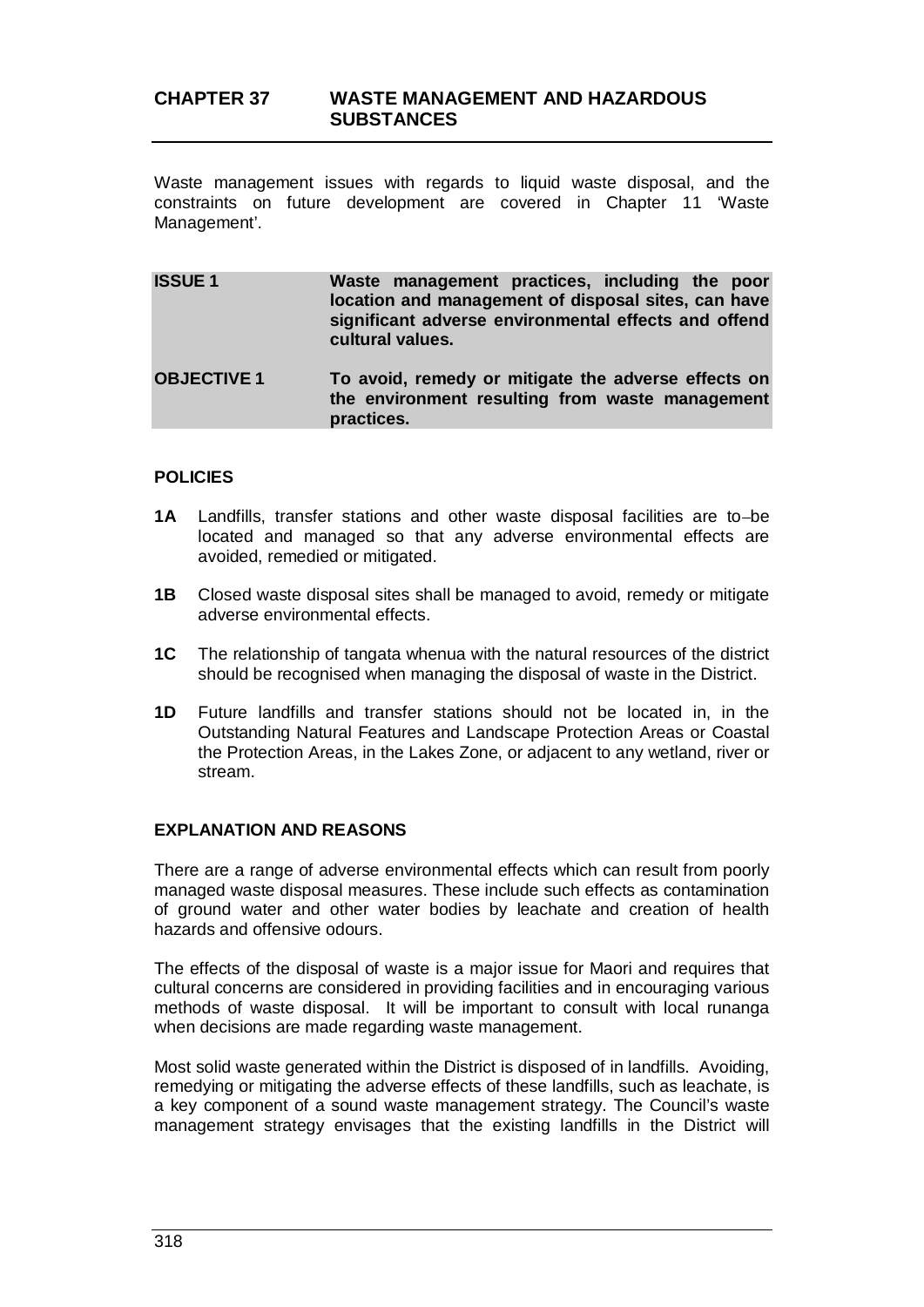eventually be closed and that the waste stream produced will be managed through a network of transfer stations. It is important that old landfills are decommissioned, and the land appropriately rehabilitated, so that any potential on-going environmental effects such as leachate and ground subsidence are properly managed.

| <b>ISSUE 2</b> |                             |  | Waste generated in the District can be reduced to |  |  |
|----------------|-----------------------------|--|---------------------------------------------------|--|--|
|                | effects on the environment. |  | make better use of resources and avoid adverse    |  |  |
|                |                             |  |                                                   |  |  |

**OBJECTIVE 2 To reduce the amount of waste generated and, consequently, the need for landfill sites.**

## **POLICIES**

- **2A** Solid waste disposal methods should achieve waste minimisation.
- **2B** To promote waste minimisation through the following hierarchy: reduction, reuse, recycling, recovery and residue management.

### **EXPLANATION AND REASONS**

Banks Peninsula District Council will encourage resource users to take responsibility for reducing waste and to adopt this hierarchy of waste management practices. The Council will also adopt this hierarchy in its own practices. By monitoring levels of waste and how it is being managed, any weaknesses in the implementation of the waste management hierarchy can be identified and remedied.

| <b>ISSUE 3</b>     | Hazardous substances can have significant and long-<br>lasting adverse environmental and health effects by<br>contaminating water and soil and other natural and<br>physical resources of the District. |  |  |  |
|--------------------|---------------------------------------------------------------------------------------------------------------------------------------------------------------------------------------------------------|--|--|--|
| <b>OBJECTIVE 3</b> | To limit the risk of hazardous substances damaging<br>the health of people and communities and<br>contaminating the environment.                                                                        |  |  |  |

### **POLICIES**

**3A** To undertake the management of hazardous substances within the District in a manner which is consistent with the responsibilities of national and regional agencies.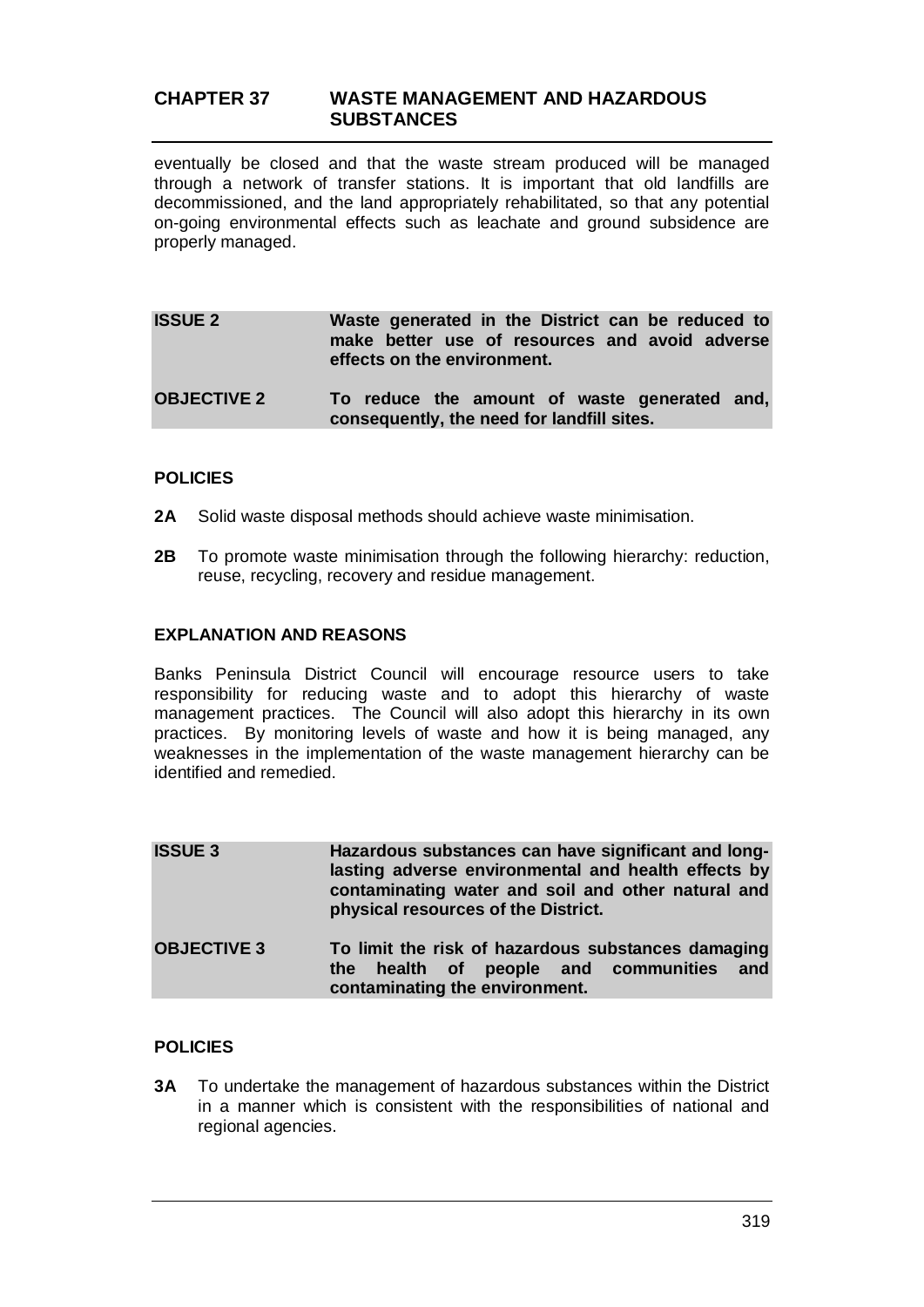- **3B** To identify hazardous substances and assess their potential risks to health and to the environment.
- **3C** To avoid, remedy or mitigate adverse environmental effects arising from the use, storage, disposal, transportation manufacture of hazardous substances.
- **3D** Hazardous substances facilities should be located, designed, constructed and managed to avoid, remedy or mitigate adverse effects and unacceptable risks to the environment.
- **3E** Hazardous substances facilities should be located so they do not pose a risk to the environment.

### **EXPLANATION AND REASONS**

Many substances which are used frequently but in minor quantities (ammonia for household use, for example) could be considered hazardous in larger quantities. The use of such substances in small quantities does not create a significant adverse effect on the environment, and the Plan does not seek to control their use.

However, rigorous control is necessary over the use, storage, disposal or transportation of hazardous substances in quantities greater than certain threshold limits because of the potential risks to public health and the environment. Therefore, every proposed activity involving hazardous substances above defined threshold quantities requires consent to a discretionary activity.

There may also be sites in the District within which hazardous substances have been used, stored or produced which contain residues which have contaminated the soils or other resources on the site to a level that make those sites unsuitable for human occupancy or use. Such sites need to be identified and investigated.

The regulatory system under which hazardous substances and new organisms are controlled is currently undergoing reform. While local, regional and central government all currently have responsibilities for the management of hazardous substances, the nature of those responsibilities is likely to change with the promulgation of new legislation.

In the transitional phase there will be a need to maintain close liaison between the agencies which have responsibility within the region.

In the meantime, any sites contaminated with hazardous substances that may have adverse effects on human health or the environment need to be addressed and advice and assistance provided to landowners where necessary. The Council will also use its powers under the Resource Management Act to manage hazardous substances and supplement this with education and advice to users.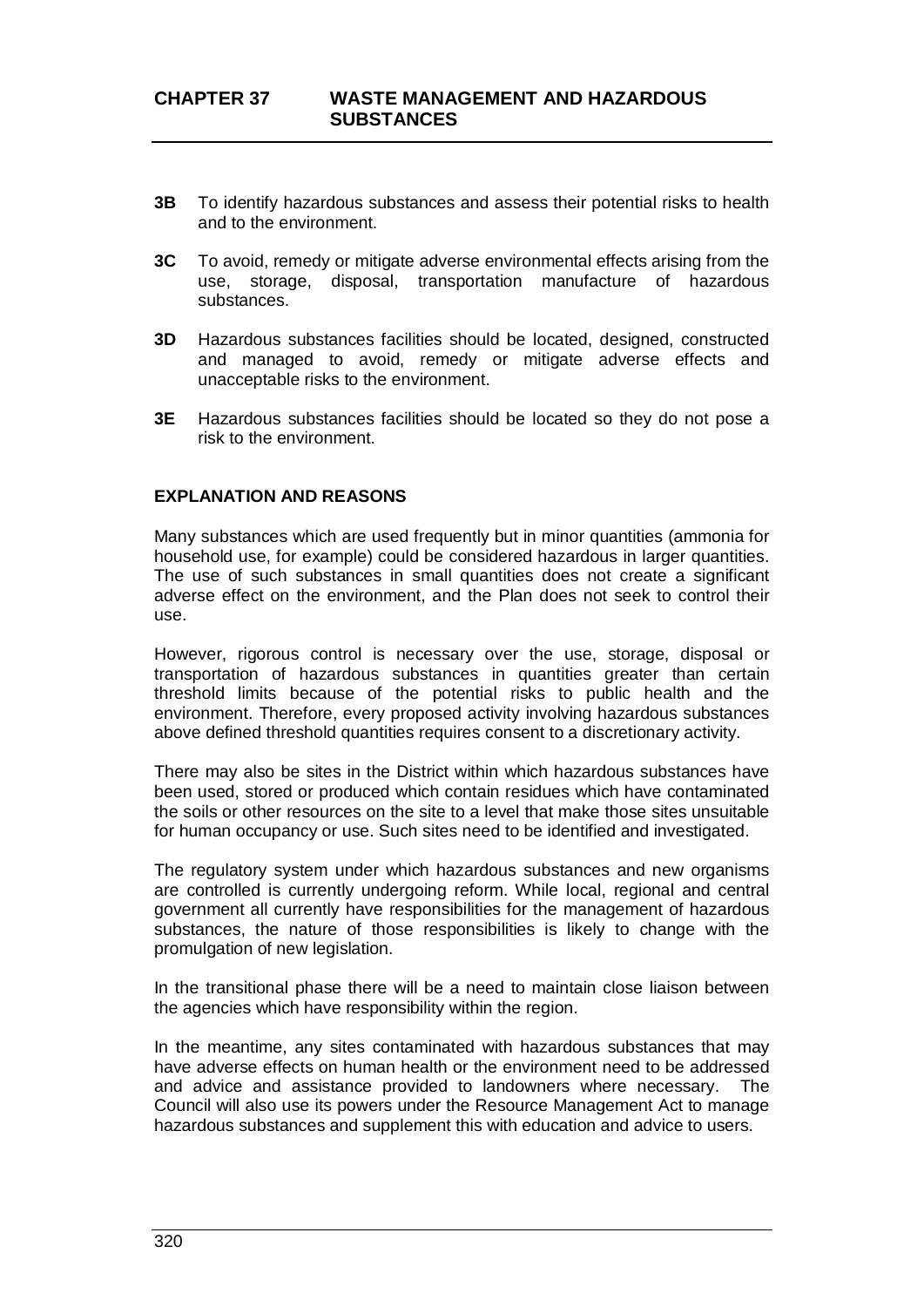The Council does not consider that any control is necessary on the transportation of hazardous substances in the District because of the existing legislation and New Zealand Standards. However, any activity proposing to use or store significant quantities of hazardous substances would be assessed as to how the hazardous substances would be delivered to or dispatched from a site.

## **METHODS TO IMPLEMENT OBJECTIVES AND POLICIES**

- Co-ordinating with other agencies with responsibilities for waste disposal and the management of hazardous substances.
- Use of powers available to the Council under other legislation to manage the  $\overline{a}$ disposal of wastes and control of hazardous substances.
- Investigation and identification of possible contaminated sites within the District.
- Implementing the Waste Management Strategy for Banks Peninsula.
- Implementing the Banks Peninsula Waste Minimisation Strategy.
- Promoting the development of codes of practice, guidelines and site management contingency plans.
- Providing information and advice on recycling, waste minimisation and the storage and handling of hazardous substances.
- Promoting alternatives to the use of products containing hazardous L. substances.
- Developing and implementing a detailed strategy for the safe decommissioning, rehabilitation and monitoring of closed waste disposal sites.
- Monitoring of old waste disposal sites and identifying suitable future land  $\mathbf{r}$ uses for these sites.
- Identifying and recording the location of closed landfill sites.
- Keeping a recorded of the types of material known to have been disposed of.
- Providing advice and assistance, as appropriate, to owners of any sites contaminated with hazardous substances that may have adverse effects on human health or the environment.
- District Plan rules, including standards aimed at controlling the environmental effects of hazardous substances.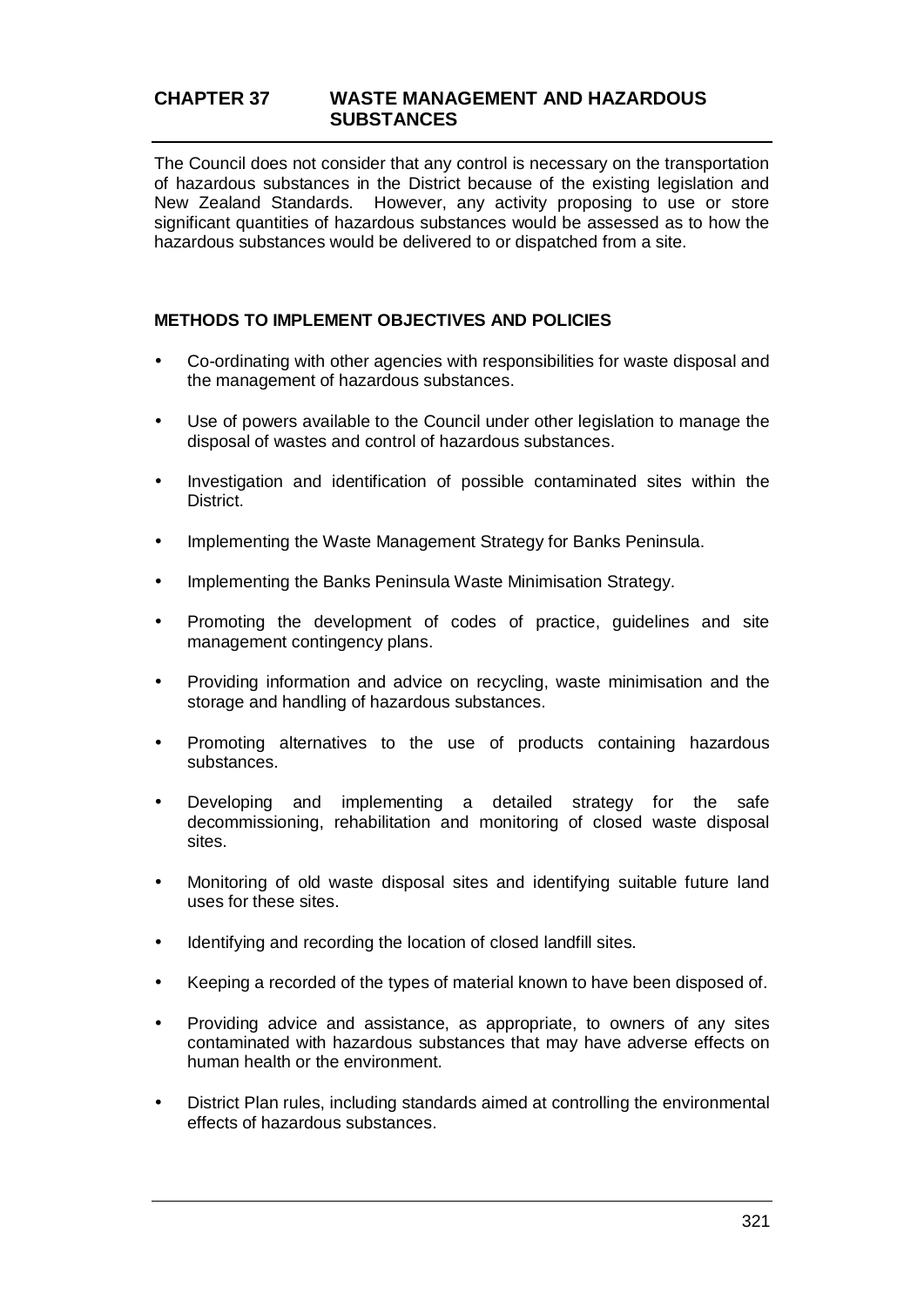(Note: these rules do not apply to the Lyttelton Port Zone or to the holder of an existing privilege under the Crown Minerals Act, provided that the holder is acting within the terms of the privilege.)

## **RULES**

### **1. Permitted Activities**

The following are permitted activities where they meet the standards specified:

- a) The use, storage, manufacture or disposal of any hazardous substance listed in the schedule in Appendix XV where the standards set out in Rule 5.1 (below) are met. The maximum quantities for permitted activities are set out in Column A of that schedule.
- b) The transportation of any hazardous substance.
- c) The use, storage, manufacture or disposal of hazardous substances listed in the schedule in Appendix XV in association with temporary military training activities where the assessment criteria set out in Rule 7.1 (below) are met.

#### **2. Controlled Activities**

The following are controlled activities where they meet the standards set out in Rule 5.1 (second and third bullet points):

- a) On sites containing existing service stations, the storage and retail sale of petrol (up to 100,000 litres storage in underground tanks) and diesel (up to 50,000 litres in underground tanks), provided that the 'Code of Practice for the Design, Installation and Operation of Underground Petroleum Storage Systems' (Department of Labour, 1992) is adhered to.
- b) The storage and sale of LPG (up to 6 tonnes, single vehicle storage) provided that the 'Australian Standard 1596:1989 'LP Gas Storage and Handling' is complied with.

Where quantities of these substances exceed the quantities (above) on any site containing an existing service station, the activity is a restricted discretionary activity and shall be assessed in accordance with the matters set out in the section 'Assessment Criteria' (below).

### **3. Restricted Discretionary Activities**

The following are restricted discretionary activities where they meet the standards set out in Rule 5 (below):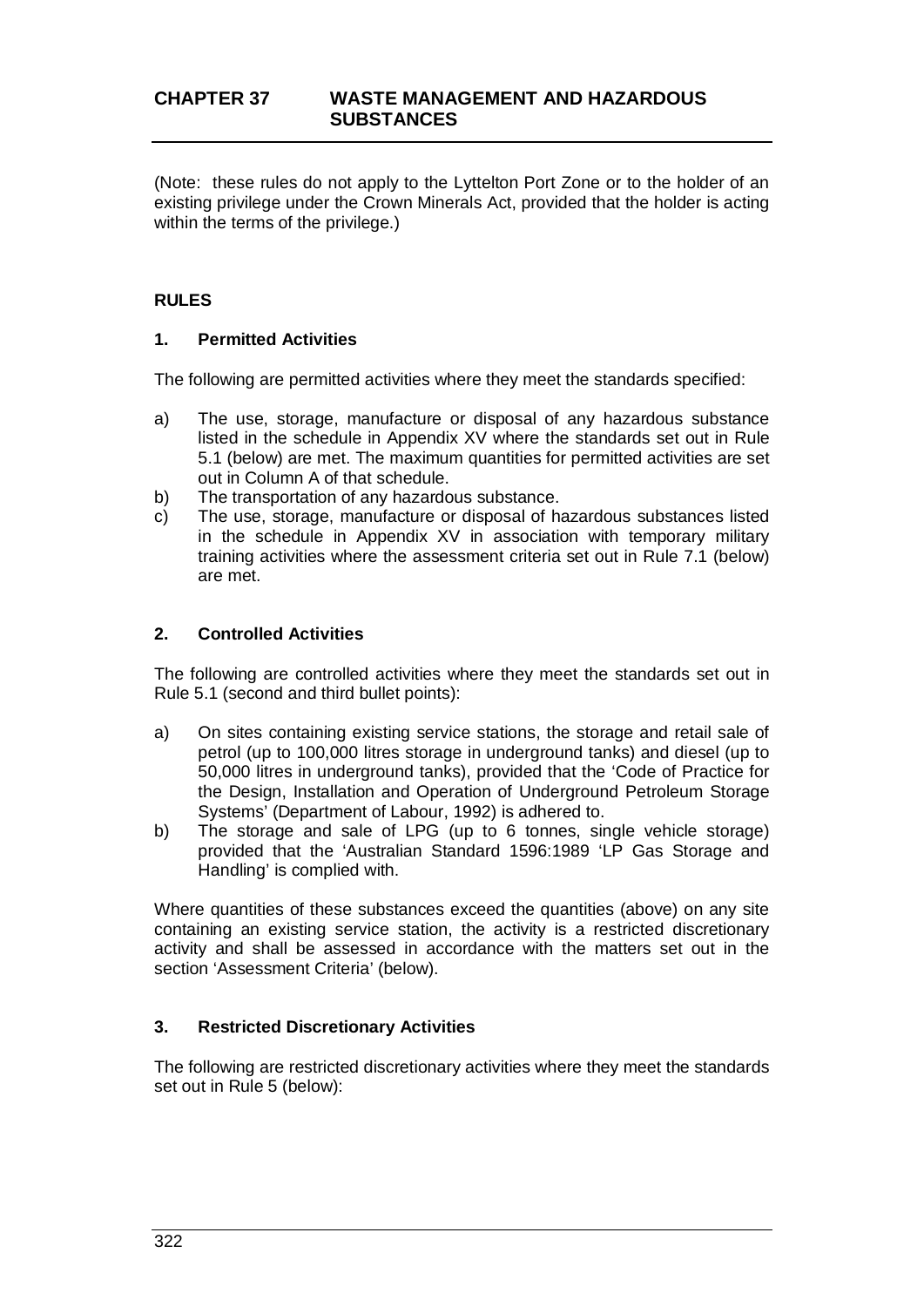a) The use, storage, manufacture or disposal of any hazardous substance listed in the schedule in Appendix XV. The maximum quantities for discretionary activities are set out in Column B of that schedule.

# **4. Discretionary Activities**

The following are discretionary activities where they meet the standards set out in Rule 5 (below):

a) The establishment of any transfer station for the storage and management of waste.

#### **5. Conditions for Permitted Activities and Standards for Controlled, Restricted Discretionary and Discretionary Activities**

5.1 Containment

Those parts of any site where any discrete quantity of a hazardous substance (which is a permitted, controlled, restricted discretionary or discretionary activity in Rules 1, 2, 3 and 4) is kept for any purpose shall be designed constructed and managed so that:

- there is no contamination of any land and/or water by release or spillage of the hazardous substance; and
- there is no discharge of the hazardous substance into any stormwater drain or sewerage system contrary to the network operators rules unless permitted by the operator; and
- any stormwater originating from or collected on the site does not contaminate any land unless permitted by a resource consent.

### **6. Non-Complying Activities**

6.1 Any activity, which is not a permitted, controlled, restricted discretionary or discretionary activity is a non-complying activity.

The following are also non-complying activities:

6.2 Any activity which involves the operation of transmitting equipment owned or operated by any network utility, in any zone, which causes exposures to radiofrequency radiation in places normally accessible to the public to exceed the limits for the general public prescribed in NZ6609 Part 1 (or any subsequent amendments). Initial assessment of likely exposure levels shall be by calculation, and shall take into account existing transmitters. Should preliminary calculations indicate that exposures in places normally accessible to the public may exceed 25% of the permitted limit then measurements of actual exposures should be undertaken once the facility is operational. These measurements should be in accordance with the procedures described in NZS Part 2 (and any subsequent amendments).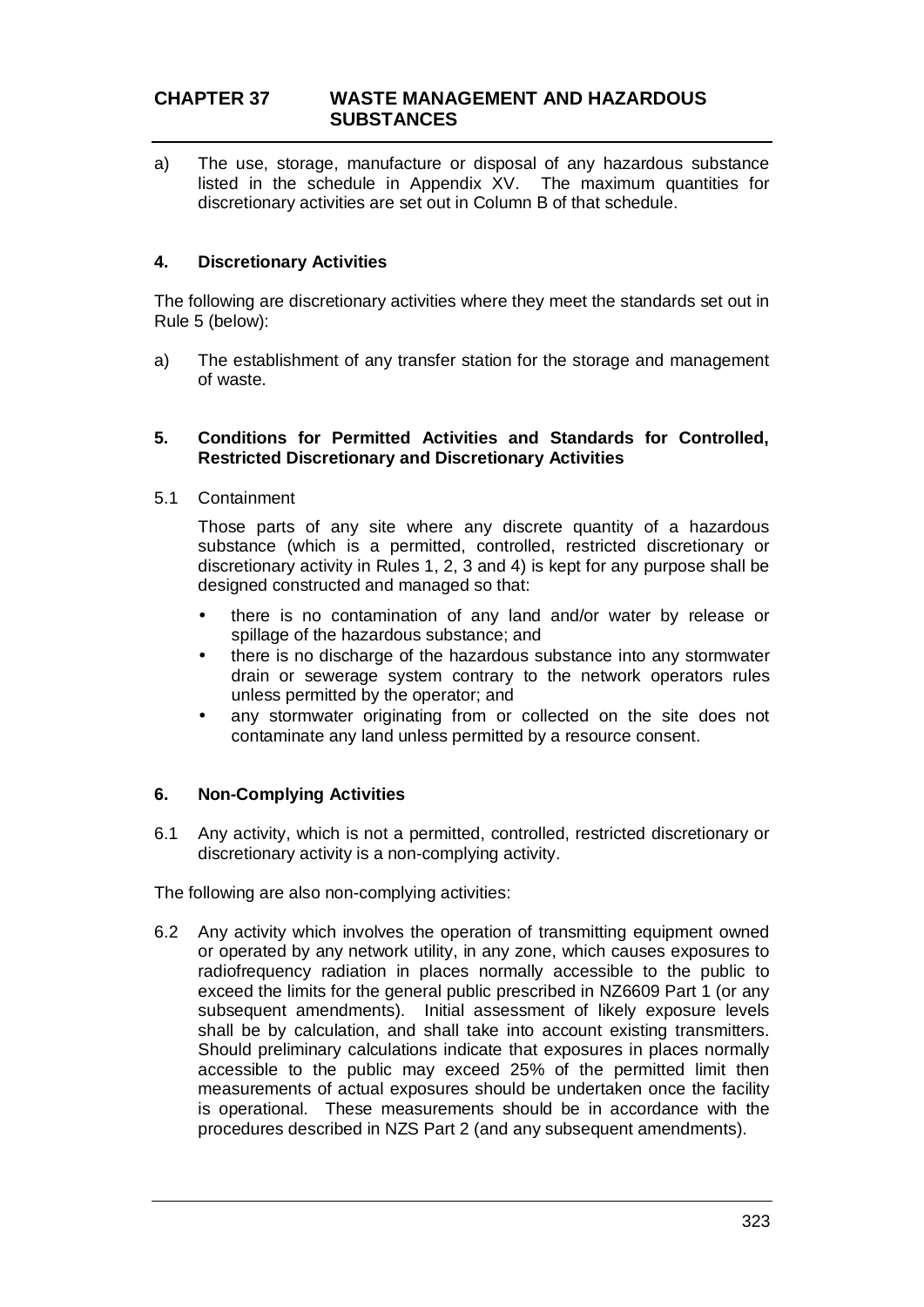6.3 Any activity which would result in exposures to power frequency electric and magnetic fields produced by electrical utility equipment in areas normally accessible to the public exceeding the current guidelines specified for the general public by the International Commission on non-Ionising Radiation Protection.

#### **7. Resource Consent Conditions – Controlled Activities and Restricted Activities**

In granting a resource consent the Council shall restrict the exercise of its control to the following matters:

- Use, storage, manufacture and disposal of hazardous substances.
- Compliance with the "Code of Practice for the Design, Installation and Operation of Underground Petroleum Systems" Department of Labour 1992 (or any other subsequent replacement or amendments of this standard).
- Compliance with the "Australian/ New Zealand Standard 1956:1997 for Storage and Handling of LP Gas" (or any subsequent replacement or amendment of this).

## **CRITERIA FOR THE ASSESSMENT OF CONTROLLED AND DISCRETIONARY ACTIVITIES**

Applications for discretionary activities will be assessed against the following:

- The objectives and policies for any relevant Zone.
- Any other objectives and policies of the Plan which are relevant to consideration of the application.
- Any relevant criteria set out in Chapter 30 (Resource Consent Procedures).
- The extent of compliance with the relevant code of practice introduced, or approved by, the Environmental Risk Management Authority; and pending these, any relevant codes applicable to hazardous substances.

In addition, the Waste Management Strategy for Banks Peninsula will be used as a guide.

### **ANTICIPATED ENVIRONMENTAL RESULTS**

The following environmental results are anticipated from the implementation of the objectives and policies relating to waste management and hazardous substances:

Safe and culturally acceptable disposal of waste.